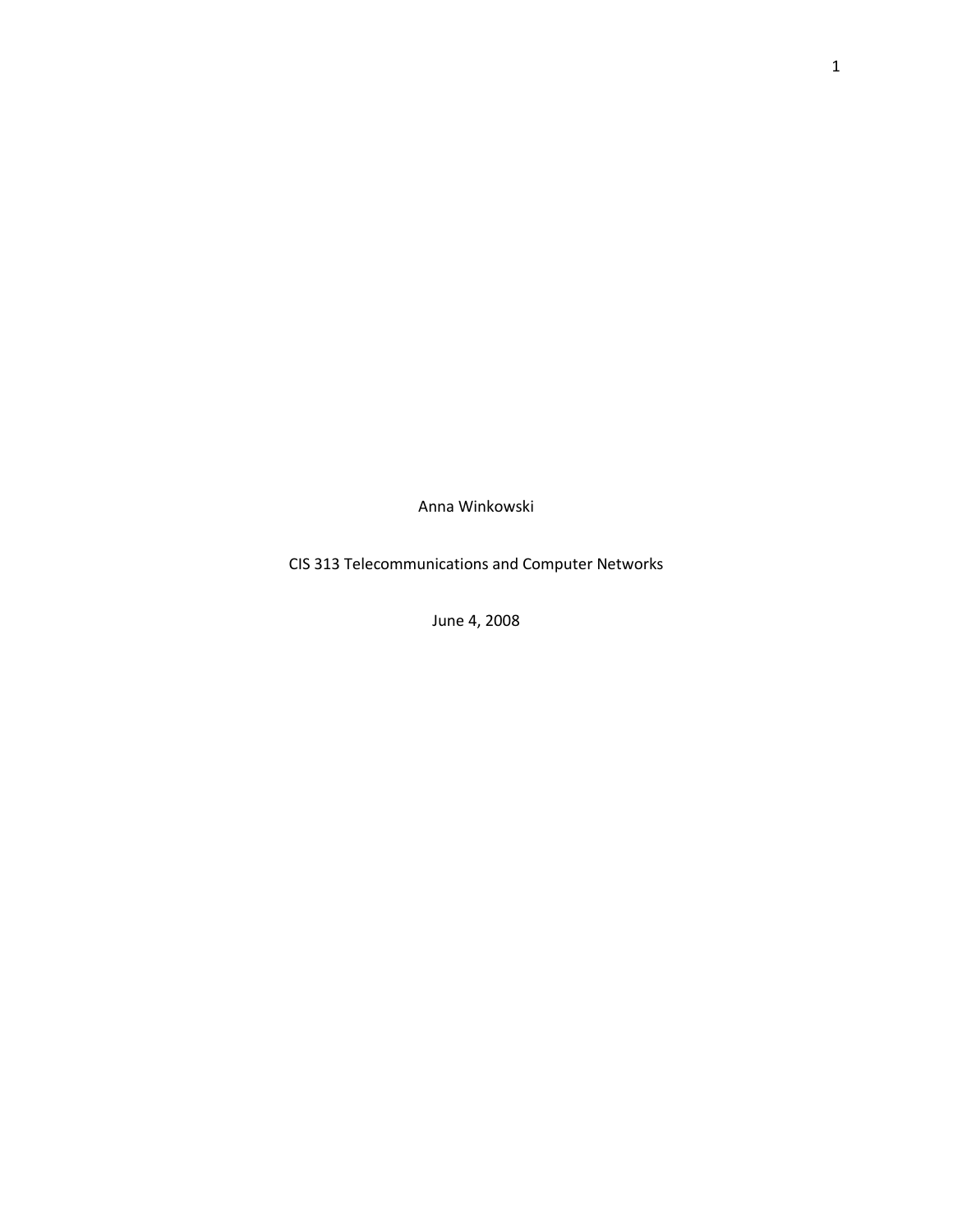There were four different scenarios that were available for the students to select. Since I have no experience with networking, I opted for Scenario 1 which was deemed appropriate for people like me. If Scenario 1 is less challenging, I can just imagine how difficult the other scenarios are. Although I must admit, I did learn a lot. The following are the deliverables for this project:

#### A. Diagram Justification

Although Scenario 1 called for an FDDI ring, which is an obsolete 100 Mbps token-ring network, I decided to use a PSDN, which would only require one private line running from each site to the PSDN carrier's nearest POP. Obviously in the real world, I would not do this without first explaining to my customer the reason for my actions. You might notice that there are two ISP connections in Building A. In the event that one of my ISP connections experience some technical issues, my other ISP connection should be able to provide the service without any interruptions. Because Building A was the only site with a firewall, it made sense to have the ISP connection from that site so that my network would be protected from attack packets.

### B. Thought-process/Decision-making

Although Building B only had 23 users and 3 networked printers, I thought it would be to my customer's best interest to install a 48-port switch to accommodate for future growth. The same thought-process was used for Building C with only 9 users and 2 networked printers. Because a router is required in order to connect outside the building and to the Internet, I had to make sure that Building A is equipped with one. I used an enterprise-sized router for Building A because of the number of users in that building. Even though Building D only have 15 users and 3 networked printers at the moment, there is a potential to expand to 15 additional users and 2 more networked printers, therefore I used an enterprise-sized router as well. Because Building B and Building C do not have a lot of users at this time, I thought it would be best to use a midsize router. A PSDN, which is a carrier WAN, would allow the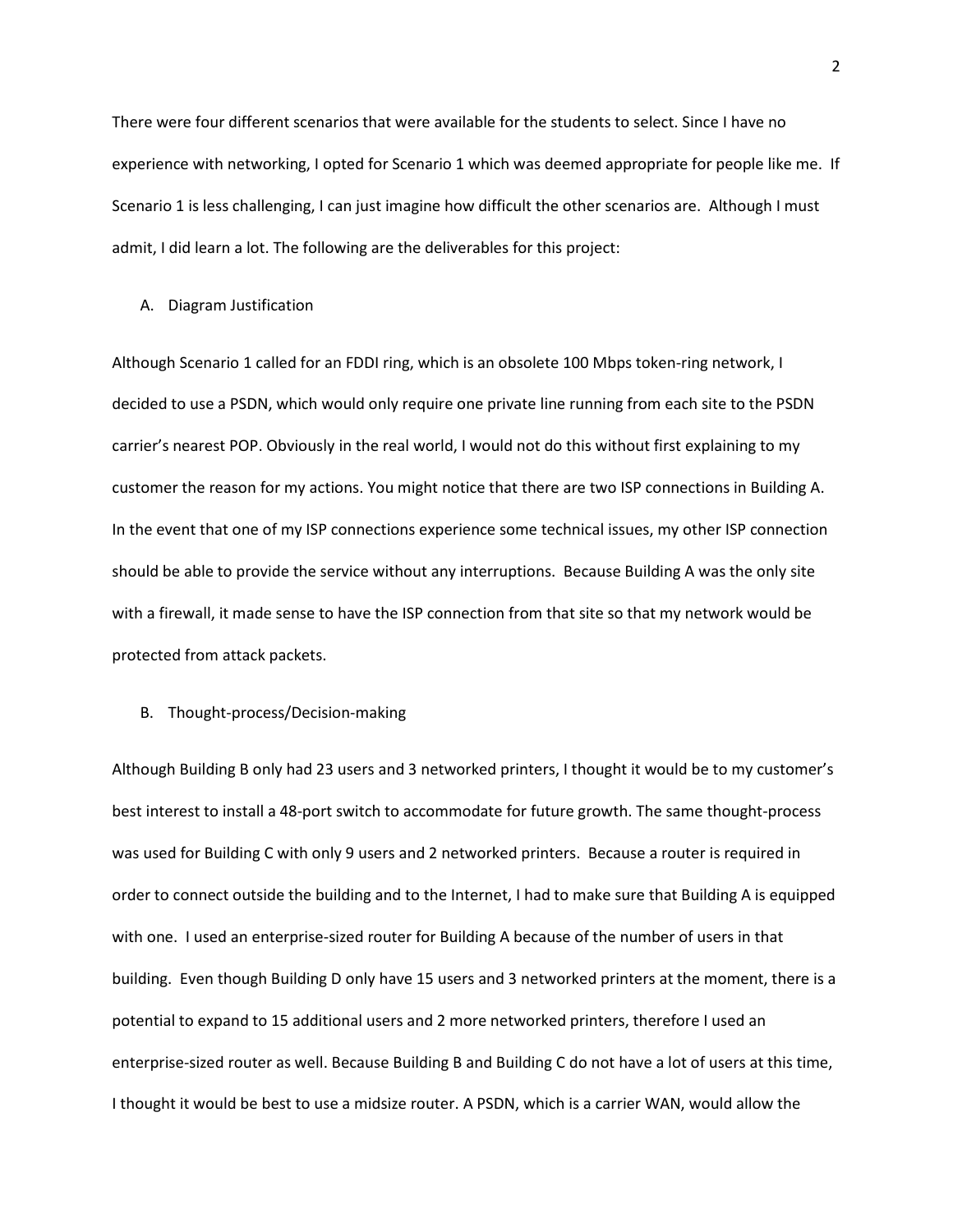facilities to access each other. The PSDN would also allow the other facilities to have access to the Internet even though the ISP connection is only in Building A. I have also equipped all four buildings with wireless LAN in order to have a competitive edge.

### C. Budget/Cost Analysis

With a set budget of \$130,000, I had to make sure that my purchases are not only aimed at the network's current needs but also set the stage for future expansion. All four buildings are equipped with a 48-port switch, with two spares available in case the other switches encounter some problems. Opting out of the obsolete FDDI ring which would have costs \$14,000 freed some cash for other high dollar purchase such as another server. Although Building A has a back-up server and was sharing its existing server with Building C and Building D, I thought having another server which would be dedicated to Building C and Building D is a good investment. The goal to stay within budget was achieved based on the \$2,300 remaining cash which I could use towards the purchase of Permanent Virtual Circuits.

## D. Redundancy /Reliability

As my network diagram shows, there are two ISP connections in Building A. The reason for this is to make sure that the access to the Internet is not interrupted. In case one ISP connection fails, the second ISP connection will hopefully still be running. The PSDN is used to provide leased line connections between the local networks and the Internet. The PVCs allow communication between each site. Therefore, if there is a disruption in communication between Building B and Building C, Building A can still communicate with Building C using the PVC. Having some redundancy in my network will certainly help ensure the reliability of my data since there are alternate ways that a packet could reach its destination.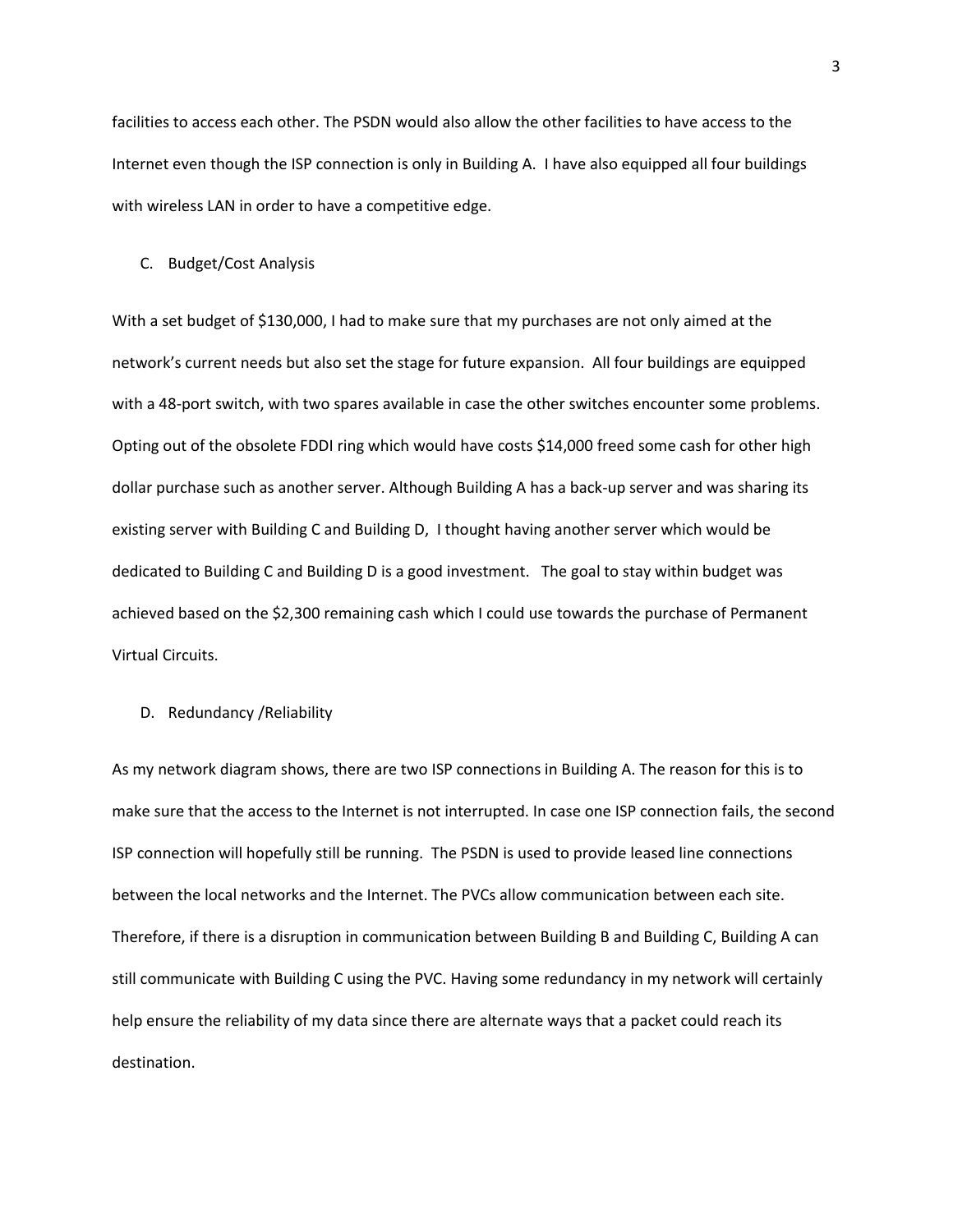### E. Change/Future Growth/Capacity Analysis

All four sites should be able to accommodate additional users and networked printers as each site is equipped with a 48-port switch. As previously mentioned Building D has a potential to expand to 15 additional users and 2 networked printers. In the event that additional support staffs are needed, they would be assigned to either Building B or Building C since it appears that both buildings have room for more people. As for the bandwidth, a V 9.0 modem is able to support a theoretical bandwidth of 56 Kbps but a Fast Ethernet supports a theoretical maximum bandwidth of 100 Mbps. It makes sense to start looking at modems that would support greater capacity in order to have greater performance.

F. Security Analysis

To address security risks in my network, the following security measures will be implemented:

- I. Authentication Typed to identify use of a username (account) on a computer.
	- A. Password Authentication
		- 1. Passwords should be complex with mixed case, digits and other keyboard characters (\$, #, !)
		- 2. Passwords should be long
		- 3. Use different passwords for different sites
	- B. Digital Certificate Authentication
		- 1. Public and private keys
		- 2. Digital certificate
		- 3. Operation
		- 4. Appraisal
- II. Firewall Drop provable attack packets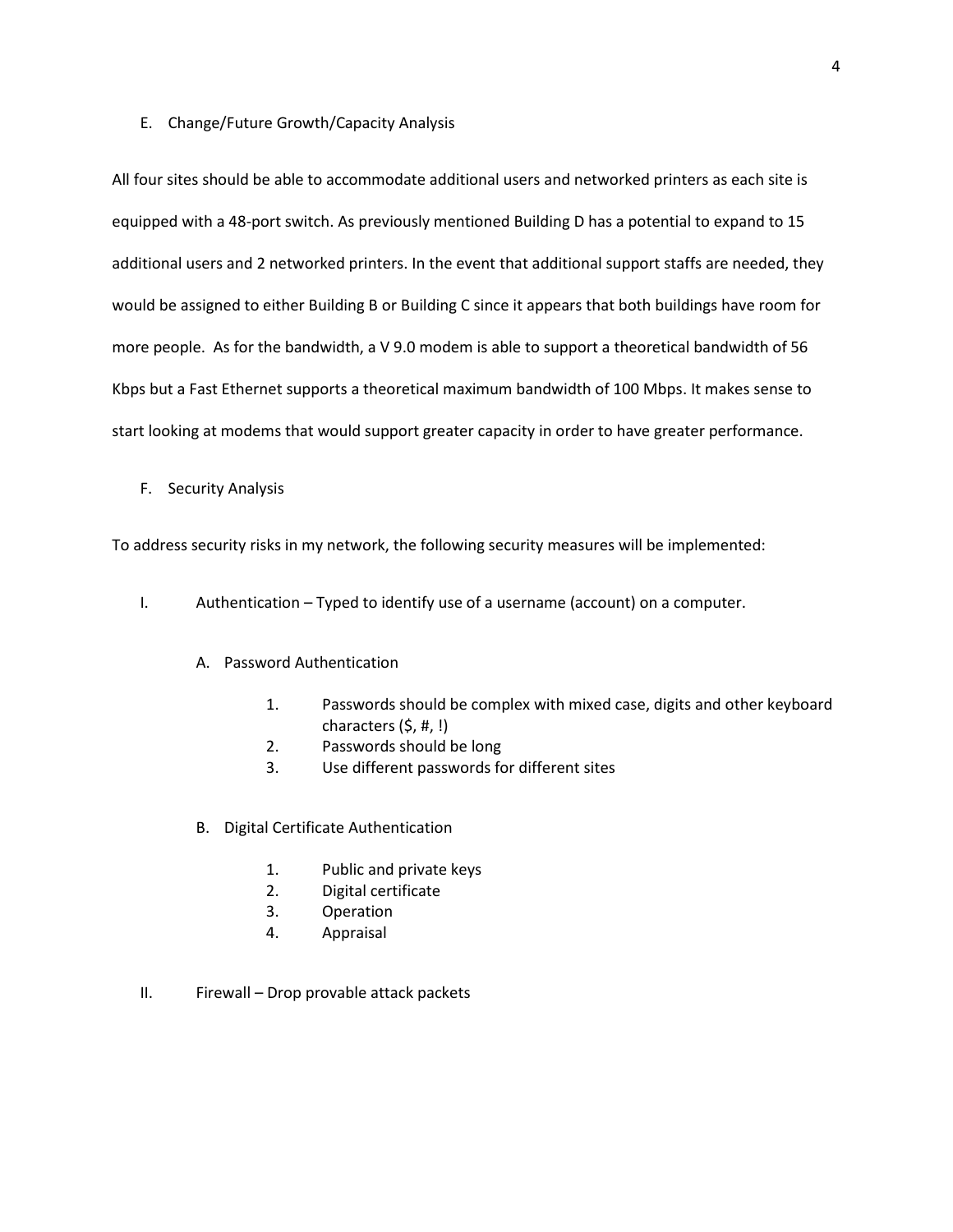## III. Hardening Servers and Client PCs – Setting up computers to protect itself

- A. Server Hardening
	- 1. Back-up so restoration is possible
	- 2. Patch vulnerabilities
	- 3. Use host firewalls

# B. Client PC Hardening

- 1. Implement back-up
- 2. Patch vulnerabilities
- 3. Minimize applications
- 4. Regular update of a good antivirus program

Because my network only has 1 firewall which is on Building A in Skokie, my proposal for the future

would be to invest a firewall positioned at a each building to protect the network from cyber attacks.

G. Analysis of any other relevant factors related to hardware or systems

System upkeep is important to improve operating profitability, enhance productivity and reduce costs.

Knowing what systems are deployed and what are operational, as well as knowing what measures are

available to track each system will help gain visibility into the components that support the applications

used by the network. Bandwidth optimization is also necessary as WAN users usually require more

bandwidth than what is available on the circuit.

H. Recommendations

The following are recommendations that will be submitted to the board to further improve the system

and give the network a competitive edge:

- 1. Invest in Firewalls for each site to protect it from cyber attacks
- 2. Purchase an additional server for Building C
- 3. Purchase enterprise size router for Building B and Building C
- 4. Purchase two additional 48-port Switch so each site has a spare switch
- 5. Optimize bandwidth to relieve congestion
- 6. Invest in Service Level Agreements for guarantees in throughput, availability, latency and error rate
- 7. Invest in a network shared storage which all buildings could have access to
- 8. Encourage use of dual security authentication by combining biometric authentication such as fingerprint scanning with digital certificate authentication
- 9. Assign dedicated staffs to manage the network and its security needs